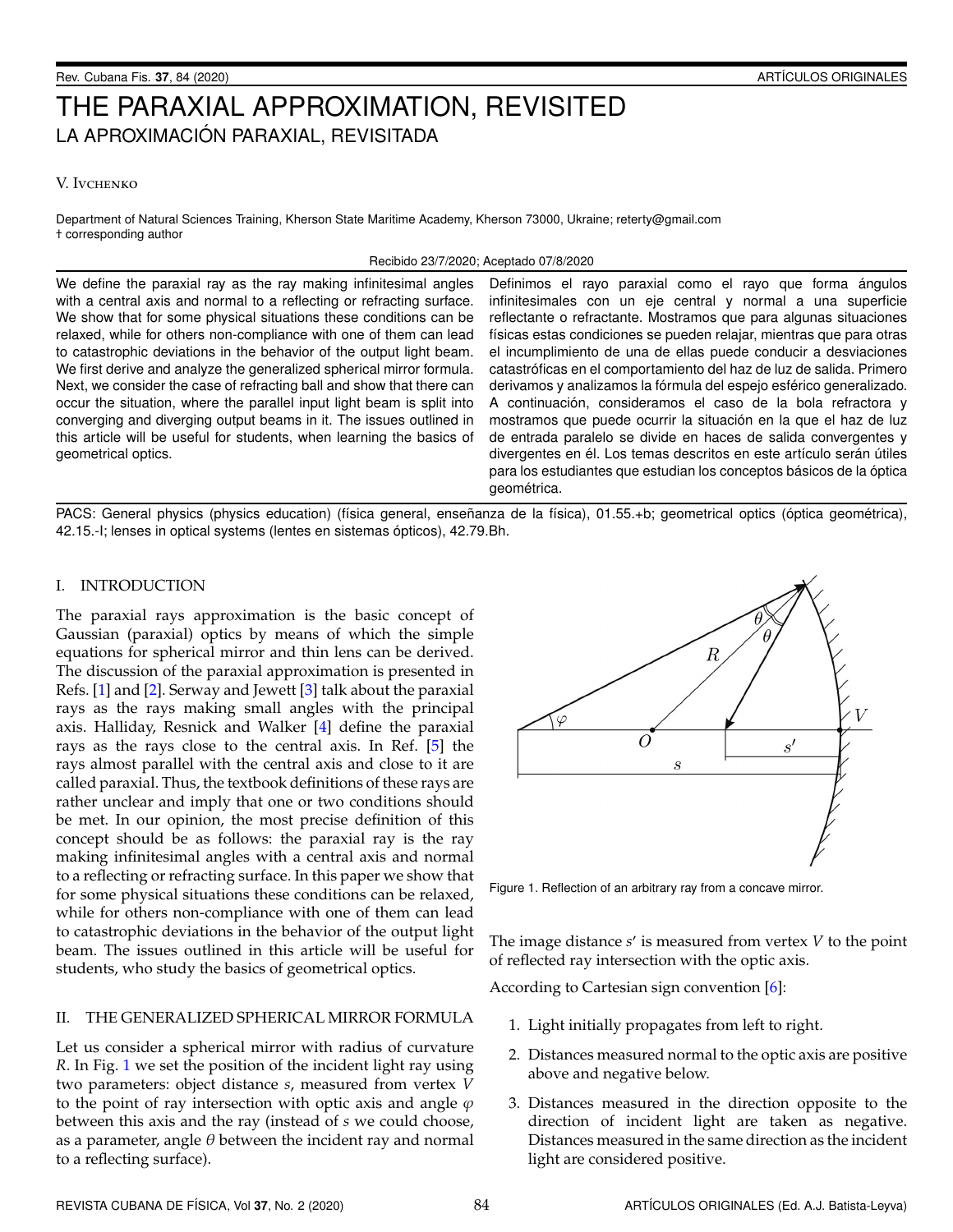- 4. Angles are positive when produced by clockwise rotation from the optic axis or the surface normal, and negative when produced by counter-clockwise rotation.
- 5. If the vertex lies to the left of the center of curvature, the radius of curvature is positive. If the vertex lies to the right of the center of curvature, the radius of curvature is negative.

<span id="page-1-1"></span>Applying the sign convention for the case shown in Fig. [1,](#page-0-0) we have:  $s < 0$ ,  $s' < 0$ ,  $R < 0$ ,  $\varphi < 0$  ( $-\pi/2 < \varphi < 0$ ),  $\theta > 0$ . Then, using the law of sines, we get:

$$
\frac{R}{\sin \varphi} = \frac{R - s}{\sin \theta},\tag{1}
$$

<span id="page-1-2"></span>
$$
\frac{R}{\sin(2\theta - \varphi)} = \frac{R - s'}{\sin \theta}.
$$
 (2)

Solving this system with respect to *s'*, we find:

$$
s' = R \left[ 1 + \frac{x - 1}{2(x - 1)^2 \sin^2 \varphi - 1 - 2(x - 1) \cos \varphi \sqrt{1 - (x - 1)^2 \sin^2 \varphi}} \right], \quad (3)
$$

where  $x = s/R$ . Therefore, in reality, the value of distance  $s'$ depends not only on *R* and *s*, but also on angle  $\varphi$ , that is, the spherical mirror always present spherical aberration [\[1\]](#page-3-0), [\[7\]](#page-3-6). Equation [\(3\)](#page-1-0) is invariant under transformation  $\varphi \to -\varphi$ , which is consistent with the symmetry of the problem. Despite the fact that this equation is obtained for the case shown in Fig. [1,](#page-0-0) it is valid for the whole range of object distance values  $(-\infty < x < \infty)$ .

In the paraxial approximation angles  $\varphi$  and  $\theta$  are small. Then  $\sin \varphi \approx \varphi$ ,  $\sin \theta \approx \theta$ ,  $\sin(2\theta - \varphi) \approx 2\theta - \varphi$  and from equations [\(1\)](#page-1-1), [\(2\)](#page-1-2) we derive the well known approximate object-image relationship for spherical mirror:

$$
\frac{1}{s} + \frac{1}{s'} \approx \frac{2}{R}.\tag{4}
$$

Using equation [\(4\)](#page-1-3) we obtain the value for the image distance  $s'_{0}$  $_0^\prime$  in the paraxial approximation:

$$
s'_0 = \frac{x}{2x - 1}R.\tag{5}
$$

Equations  $(3)$ ,  $(5)$  allow one to highlight the domain on plane  $(x, \varphi)$ , for which equation [\(5\)](#page-1-4) gives approximately correct value for image distance. In Fig. [2](#page-1-5) we present the results of numerical calculation of contour line, along which the relative error  $\delta_{s'} = |(s' - s'_0)|$  $\binom{1}{0}$ /s'| in the determination of image distance is equal to 5 %.

The domain corresponding to a large value of this quantity is shaded gray.

<span id="page-1-5"></span>

Figure 2. Domains of credibility (white) and incredibility (gray) of the paraxial approximation for a spherical mirror at  $\delta_{s'} = 5\%$ .

<span id="page-1-0"></span>It is seen that for large relative object distance  $(|x| \gg 1)$  both paraxial conditions should be satisfied, that is both  $\varphi$  and  $\theta$ should be small. For object lying near the mirror's center of curvature the angles of incidence  $\theta$  are always very small, whereas  $\varphi$  can take arbitrary values. Due to this fact  $s \approx s' \approx R$ and equations [\(4\)](#page-1-3), [\(5\)](#page-1-4) are well performed (the relative error  $\delta_{\scriptscriptstyle S'}$ is small). For object lying near the principal focus of mirror  $(x = 1/2)$  both  $\varphi$  and  $\theta$  should be again very small, since only within these conditions the reflected ray is almost parallel to the principal axis. At last, for object position close to vertex *V* ( $s \rightarrow 0$ ), both  $\varphi$  and  $\theta$  can take arbitrary equal values (we remind that in general case these values are related through Eq. [\(1\)](#page-1-1)). This fact can be explained in the following way. Since *s*  $\rightarrow$  0, then from equation [\(1\)](#page-1-1) we have approximately:  $\varphi \approx \theta$ . At this rate using equation [\(2\)](#page-1-2) we get:  $s' \rightarrow 0$  so that  $s \approx -s'$ . This equality agrees well with approximate equation [\(5\)](#page-1-4).

### III. THE REFRACTING BALL

It is known that the violation of the second paraxial condition (the ray makes large angles with a normal to a reflecting or refracting surface) leads to the spherical aberration effect [\[1\]](#page-3-0), [\[7\]](#page-3-6). Let us consider the parallel light beam, which is incident on the transparent ball of radius *R* and relative refractive index  $n > 1$ . We find distance  $d_{cr}$  from the central axis to the incident ray, which, after refraction, falls to the point of intersection of this axis with the ball (Fig. [3\)](#page-1-6).

<span id="page-1-6"></span><span id="page-1-4"></span><span id="page-1-3"></span>

Figure 3. Geometry used to derive equation [\(9\)](#page-2-0).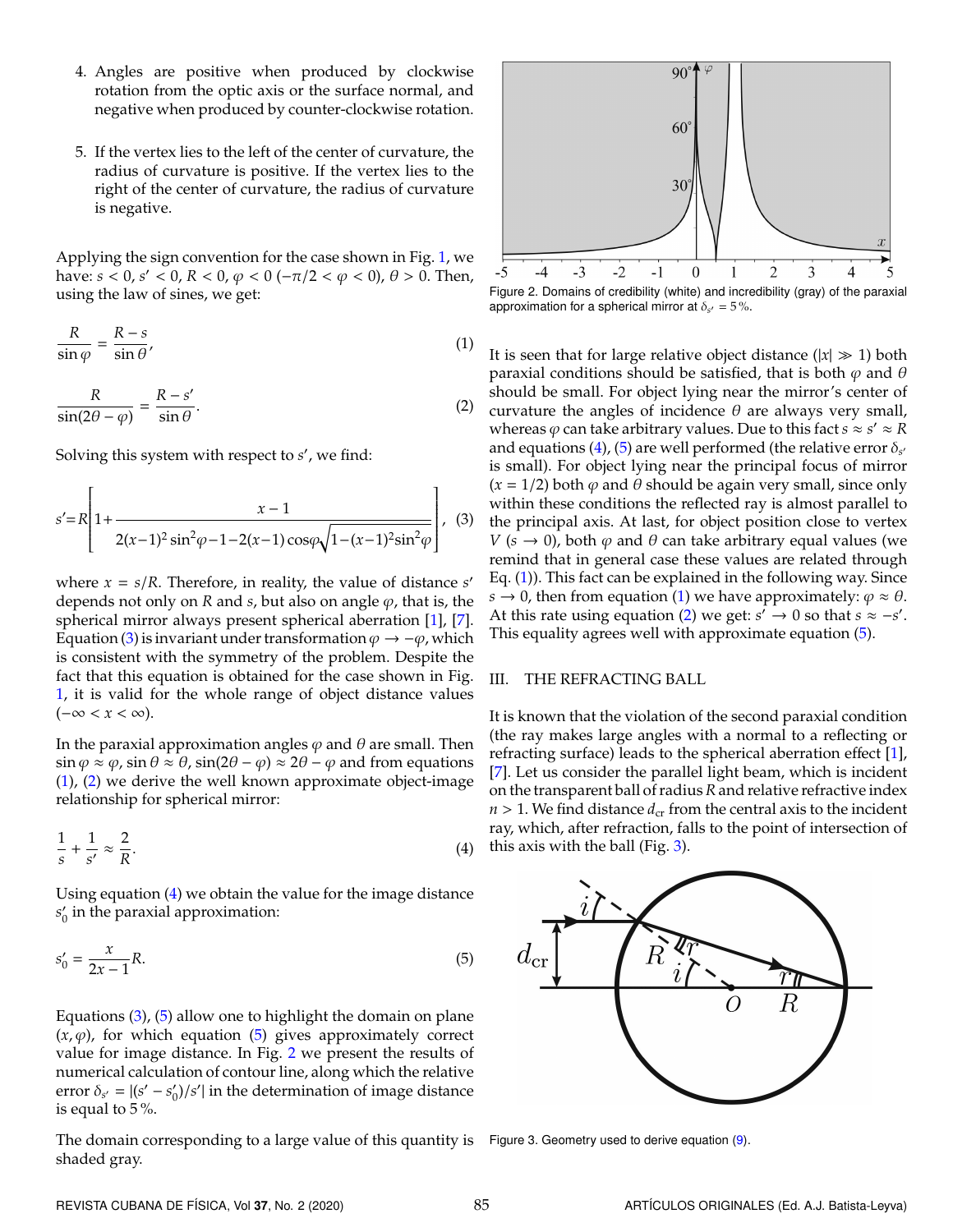Considering Fig. [3](#page-1-6) and applying the Snell's law, we get:

$$
\sin r = (\sin i)/n. \tag{6}
$$

Furthermore

$$
r = \frac{i}{2},\tag{7}
$$

<span id="page-2-2"></span>
$$
\sin i = d_{\rm cr}/R. \tag{8}
$$

<span id="page-2-0"></span>Solving system of equations  $(6)-(8)$  $(6)-(8)$  $(6)-(8)$  with respect to  $d_{cr}$ , we obtain:

$$
d_{\rm cr} = \frac{n\sqrt{4 - n^2}}{2} R. \tag{9}
$$

In Fig. [4](#page-2-3) we plot  $d_{cr}$  as the function of *n* using equation [\(9\)](#page-2-0).

<span id="page-2-3"></span>

Figure 4.  $d_{cr}$  as the function of  $n$  according to equation [\(9\)](#page-2-0).

√

For  $1 < n < \sqrt{2}$  all incident rays converge at various focal points behind the ball (Fig. [5\)](#page-2-4), that is, this ball is a classical converging lens. Another words, the value of  $d_{cr} > R$ , so it is impossible to find a ray that, after refraction, falls to the point of intersection of the axis with the refracting sphere.

<span id="page-2-4"></span>

Figure 5. The ray tracing in a refracting ball for  $1 < n < \sqrt{2}$ .

If *n* increases, then the refractive power of the ball increases It *n* increases, then the retractive power of the ball increases<br>too and for  $\sqrt{2} < n < 2$  incident rays lying inside a cylinder of radius  $d_{cr} < R$  are also collected at various focal points behind <span id="page-2-1"></span>the ball, whereas peripheral rays with  $d_{cr} < d < R$  intersect at different points lying inside the ball (Fig. [6\)](#page-2-5).

<span id="page-2-5"></span>

Figure 6. The ray tracing in a refracting ball for  $\sqrt{2} < n < 2$ .

Therefore, the parallel input light beam is split into converging and diverging output beams. The considered effect is a consequence of the simultaneous violation of the second paraxial condition and the finite thickness of the lens [\[8\]](#page-3-7) (the refracting ball). Finally, for  $n > 2$  this ball is a diverging lens even for the paraxial rays (Fig. [7\)](#page-2-6).

<span id="page-2-6"></span>

Figure 7. The ray tracing in a refracting ball for  $n > 2$ .

We should note that at present time there are several ways of creation of the paraxial singlet lenses free of spherical aberrations. For example  $[9]$ , the selection of the shape of the input surface is carried out so, that the rays inside the lens do not cross each other as well.

#### IV. CONCLUSION

In this paper we present two useful in geometrical optics teaching examples that facilitate the students grasping such an important concept as paraxial ray. First, we show that for object lying near the mirror's center of curvature or its vertex the angles between optic axis and the incident light rays can take arbitrary values, that is, the usual paraxial condition can be relaxed in these cases. Next, we consider the refracting ball and show that there can occur the situations, where the paraxial model is unable to describe the behavior of the